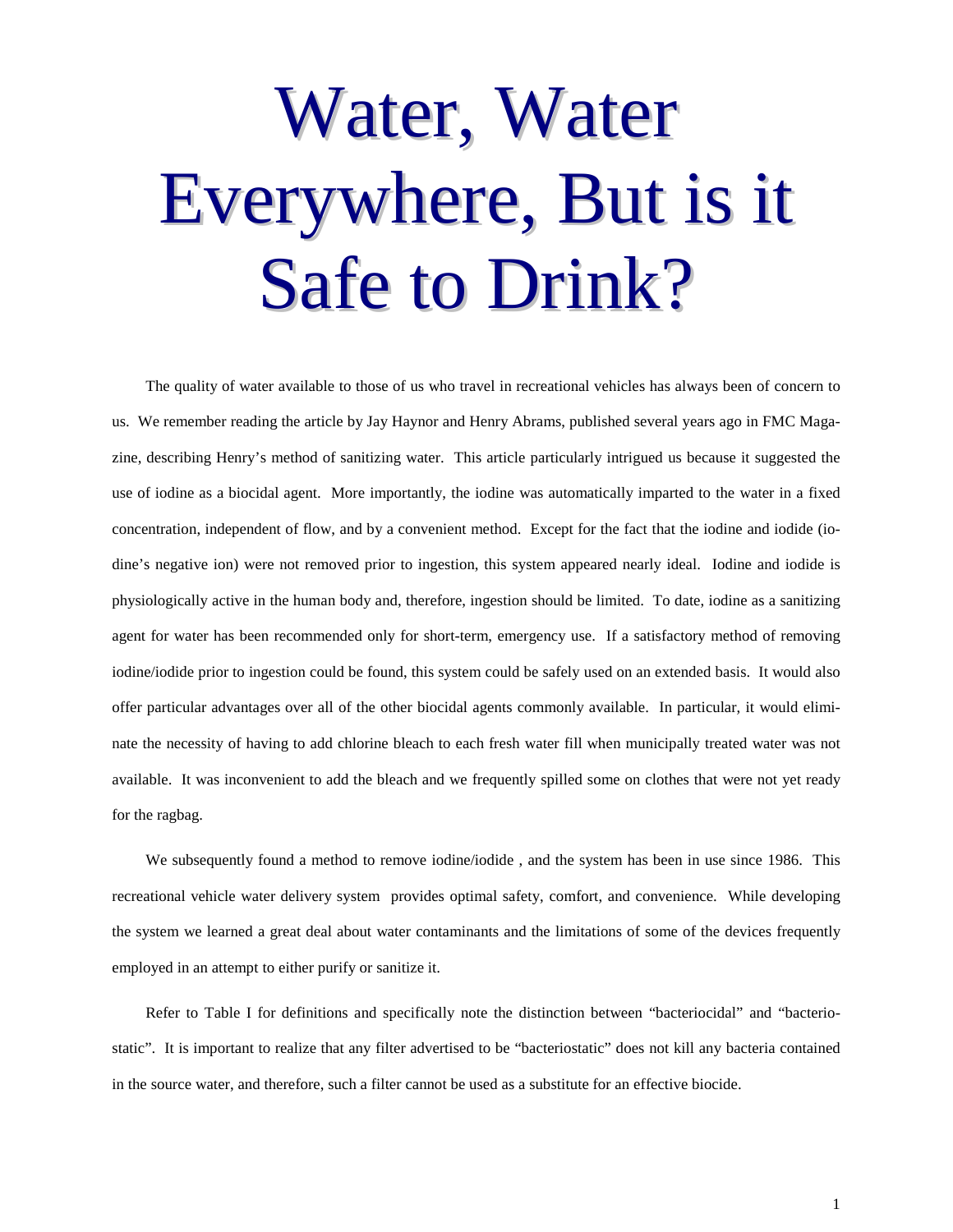## Table I-DEFINITIONS

MICROBE: An organism too small to be seen without an optical or electron microscope. Microbes include bacteria, protozoa, viruses, and fungi.

BACTERIA: One-celled organisms. Most do not require a host organism for reproduction.

VIRUSES: The smallest and simplest form of microbial life, which can reproduce only within a host cell.

PROTOZOA: One-celled animals which are larger and more complex than bacteria. Some types, such as Giardia, cause disease.

FUNGI: Simple, one-celled organisms lacking chlorophyll. Molds and yeast are included in this category and are sometimes found in drinking water distribution mains.

PATHOGENS: Microbes that can cause disease.

BACTERIOSTATIC: Having the ability to inhibit the growth, but does not kill, bacteria.

BACTERIOCIDAL: Having the ability to kill bacteria.

BIOCIDE: An agent that kills microbes.

DISINFECTION: The application of chemicals or energy, primarily to kill pathogenic organisms.

INORGANIC COMPOUND: being or composed of matter of other than plant or animal origin: MINERAL

ORGANIC COMPOUND: of, relating to, or containing carbon compounds

SUSPENSION: The state of a solid when its particles are mixed with, but undissolved in, a liquid.

SOLUTION: A liquid containing molecularly dispersed solids.

TOTAL DISSOLVED SOLIDS: The amount of molecularly dispersed solids in a liquid.

- FILTRATION: A process of separating solids from fluids by means of a porous filter medium which retains a majority of particles and allows the fluid to pass through.
- WATER PURIFIER: Strictly defined as a device which reduces the treated water to pure H<sub>2</sub>O. Functionally, this refers to a device that renders micobiologically safe water. The EPA has defined a microbiological water purifier as a unit which "must remove, kill or inactivate all types of disease-causing microorganisms from the water, including bacteria, viruses, and protozoan cysts, so as to render the processed water safe for drinking." (99.99% reduction of all bacteria, viruses, and protozoan cysts)
- MUNICIPALLY TREATED WATER: Water supplied to a community from a common source by a government agency-usually contains chlorine.

POTABLE WATER: Water that is suitable for drinking. Commonly, it is water that has been verified to be biologically and chemically safe for human consumption.

Contaminants in water may be broadly grouped into three categories: organic, inorganic and microorganisms.

A specific device best treats each of these contaminants, and no single device is satisfactorily effective in treating all

three. The implication of the preceding statement is that the consumer should be wary of purchasing any single product that claims to completely purify and sanitize water.

| <b>CONTAMINANTS</b> | <b>DEVICE OF CHOICE</b>         |
|---------------------|---------------------------------|
| <b>Organics</b>     | <b>Charcoal Filters (fresh)</b> |
| <b>Inorganics</b>   | <b>Reverse Osmosis</b>          |
| Micro-organisms     | <b>Biocide</b>                  |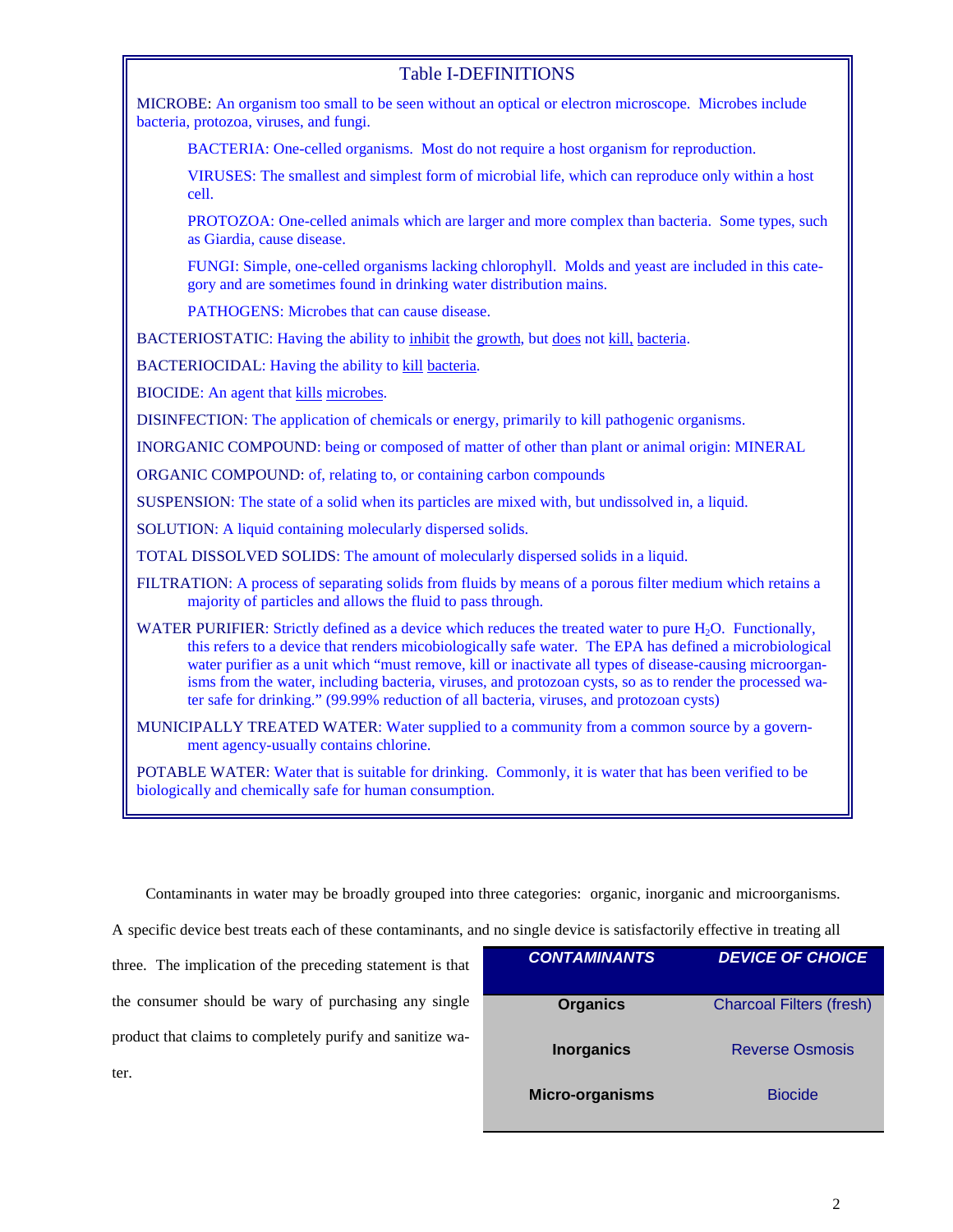| <b>Name of Contaminant</b> | <b>Max Contaminant Level</b>                                                                                                                                                                                                                                                                                                                                                                                                                                          |
|----------------------------|-----------------------------------------------------------------------------------------------------------------------------------------------------------------------------------------------------------------------------------------------------------------------------------------------------------------------------------------------------------------------------------------------------------------------------------------------------------------------|
|                            |                                                                                                                                                                                                                                                                                                                                                                                                                                                                       |
|                            | 0.050                                                                                                                                                                                                                                                                                                                                                                                                                                                                 |
|                            | 0.015                                                                                                                                                                                                                                                                                                                                                                                                                                                                 |
|                            | 1.300<br>4.000                                                                                                                                                                                                                                                                                                                                                                                                                                                        |
|                            | 0.100                                                                                                                                                                                                                                                                                                                                                                                                                                                                 |
|                            | Not more than 1 NTU as                                                                                                                                                                                                                                                                                                                                                                                                                                                |
|                            | monthly average or not                                                                                                                                                                                                                                                                                                                                                                                                                                                |
|                            | more than 5 NTU as aver-                                                                                                                                                                                                                                                                                                                                                                                                                                              |
|                            | age of 2 consecutive days                                                                                                                                                                                                                                                                                                                                                                                                                                             |
|                            | <40 samples/month with                                                                                                                                                                                                                                                                                                                                                                                                                                                |
|                            | no more than 1 positive<br>>=40 samples/month with                                                                                                                                                                                                                                                                                                                                                                                                                    |
|                            | no more than 5% positive                                                                                                                                                                                                                                                                                                                                                                                                                                              |
|                            | 3 log (99.9%) removal                                                                                                                                                                                                                                                                                                                                                                                                                                                 |
|                            | 4 log (99.9%) removal                                                                                                                                                                                                                                                                                                                                                                                                                                                 |
|                            |                                                                                                                                                                                                                                                                                                                                                                                                                                                                       |
|                            |                                                                                                                                                                                                                                                                                                                                                                                                                                                                       |
|                            |                                                                                                                                                                                                                                                                                                                                                                                                                                                                       |
|                            | 15 pCi/L                                                                                                                                                                                                                                                                                                                                                                                                                                                              |
|                            | 5 pCi/L                                                                                                                                                                                                                                                                                                                                                                                                                                                               |
|                            | 300 pCi/L                                                                                                                                                                                                                                                                                                                                                                                                                                                             |
|                            | 20ugm/L                                                                                                                                                                                                                                                                                                                                                                                                                                                               |
|                            | 4 mrem/yr-(only systems                                                                                                                                                                                                                                                                                                                                                                                                                                               |
|                            | determined by State to be                                                                                                                                                                                                                                                                                                                                                                                                                                             |
|                            | vulnerable and surface<br>water systems serving                                                                                                                                                                                                                                                                                                                                                                                                                       |
|                            | >100,000                                                                                                                                                                                                                                                                                                                                                                                                                                                              |
|                            | <b>DRINKING WATER STANDARDS</b><br>All Values In mg/L Unless Otherwise Noted<br>Arsenic (As)<br>Lead (Pb)<br>Copper (Cu)<br>Fluoride (F)<br>Disinfection By-products (THM)<br><b>Turbidity</b><br><b>Total Coliform</b><br>Giardia Lamblia<br><b>Enteric Viruses</b><br>Legionella<br><b>Heterotrophic Bacteria</b><br><b>Adjusted Gross Alpha Emitters</b><br>Combined Radium 226 & 228<br>Radon<br><b>Uranium</b><br><b>Beta Particles and Photon Emit-</b><br>ters |

Tables II and III list Primary and Secondary Drinking Water Standards and Table IV lists Major Contaminants found in drinking water. In order for a water supply to be approved, it must meet primary Maximum Contaminant Levels. Secondary MCL's can be exceeded in an approved supply. The rationale being that the water may have a reduced quality (taste and appearance) but remains safe for consumption.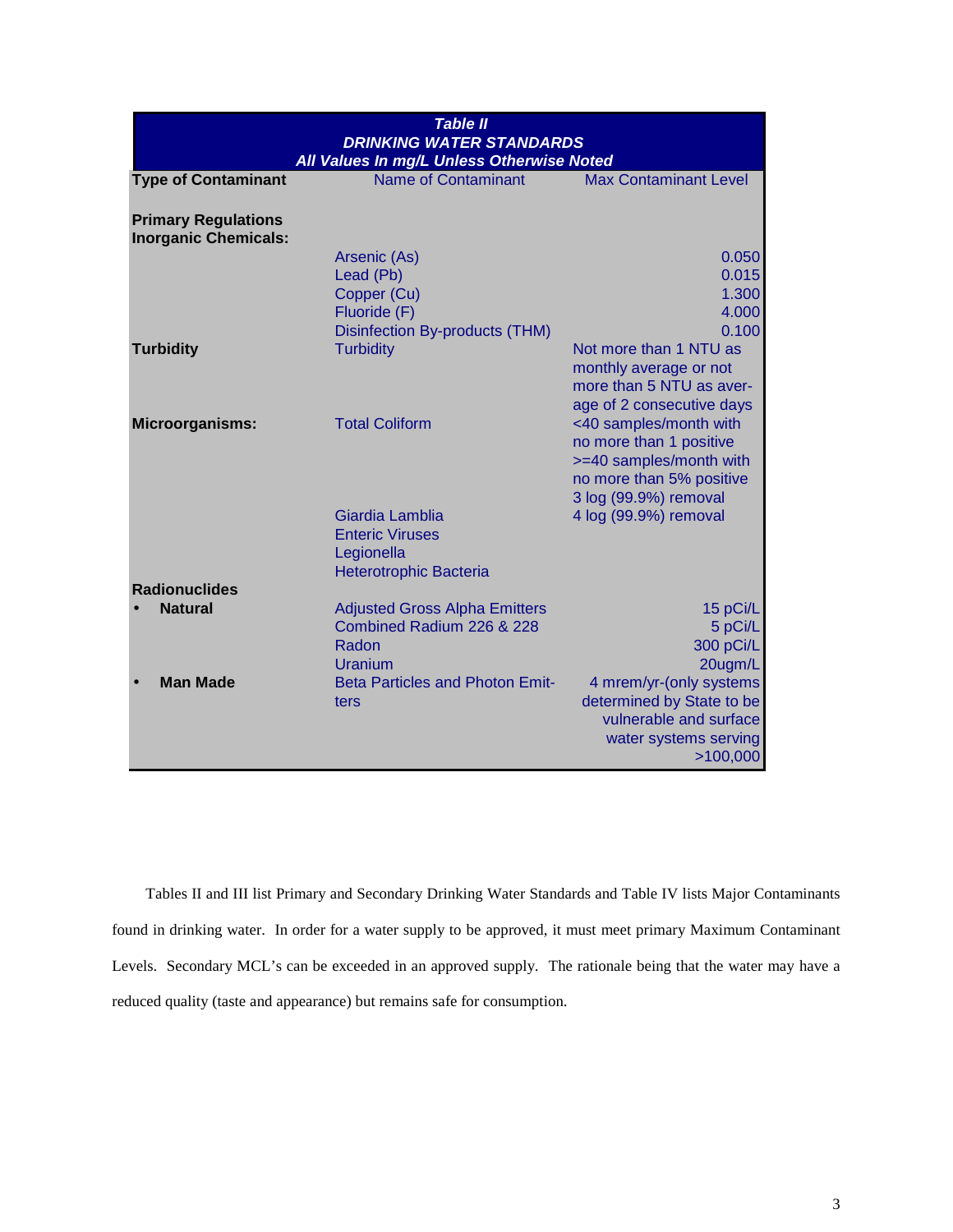| <b>TABLE III</b>                       |                                               |
|----------------------------------------|-----------------------------------------------|
| <b>Name of Contaminant</b>             | <b>Secondary Maximum Contaminant</b><br>Level |
| <b>Aluminum</b>                        | $.05 - 2$ mg/L                                |
| <b>Chloride</b>                        | 250 mg/L                                      |
| Color                                  | 15 Color Units (CU)                           |
| <b>Fluoride</b>                        | $2$ mg/L                                      |
| <b>Foaming Agents</b>                  | $.05$ mg/L                                    |
| <b>Iron</b>                            | $.3 \text{ mg/L}$                             |
| <b>Manganese</b>                       | $.05$ mg/L                                    |
| Odor                                   | 3 Threshold Odor Number                       |
| рH                                     | $6.5 - 8.5$                                   |
| <b>Silver</b>                          | .1 $mg/L$                                     |
| <b>Sulfate</b>                         | 250 mg/L                                      |
| <b>Total Dissolved Solids</b><br>(TDS) | 500 mg/L                                      |
| Zinc                                   | 5 mg/L                                        |

Figure #1 shows a typical recreational vehicle demand plumbing system. More sophisticated systems will use some sort of purification or sanitizing device(s). Those devices used at the fill site are referred to as POE (Point of Entry) devices. Those used at a drinking water faucet are referred to as POU (Point of Use) devices. It is common to see a charcoal filter at the POE. This should be carefully considered. It is

important to realize that charcoal filters remove chlorine catalytically and that charcoal acts as an excellent growth medium for bacteria. Once the chlorine is removed from source water, bacterial contamination of the filter media is

| TABLE IV         |                                                                       |                                                               |                                                                     |
|------------------|-----------------------------------------------------------------------|---------------------------------------------------------------|---------------------------------------------------------------------|
|                  |                                                                       | MAJOR CONTAMINANTS OF DRINKING WATER                          |                                                                     |
|                  | <b>Contaminant</b>                                                    | <b>Main Source</b>                                            | <b>Health Hazards</b>                                               |
| Organics:        | <b>Pesticides</b>                                                     | Run-off & seepage in<br>agricultural areas                    | Liver, kidney, nervous<br>system damage                             |
|                  | <b>Trihalomethanes</b>                                                | End-degradation product<br>from surface water<br>chlorination | Cancer                                                              |
|                  | Trichlorethylene                                                      | Industrial effluent<br>Hazardous waste site                   | Nervous system damage                                               |
| Inorganics:      |                                                                       |                                                               |                                                                     |
|                  | Lead                                                                  | Many municipal water<br>supplies-lead pipes, lead<br>solder   | Learning disabilities in<br>children                                |
|                  | <b>Nitrates</b>                                                       | Wells in ag. areas                                            | <b>Blood disorders</b>                                              |
|                  | <b>Ferrous</b> Iron<br>Manganese<br>Calcium<br><b>Magnesium</b>       | Groundwater                                                   | Not known to be health<br>hazard. May degrade<br>taste, odor, color |
| Micro-organisms: |                                                                       |                                                               |                                                                     |
|                  | <b>Bacteria</b><br><b>Viruses</b><br>Protozoa-esp.<br>Giardia Lamblia | Inadequate water disin-<br>fection                            | Numerous diseases,<br>gastro-intestinal disor-<br>ders              |
|                  |                                                                       |                                                               |                                                                     |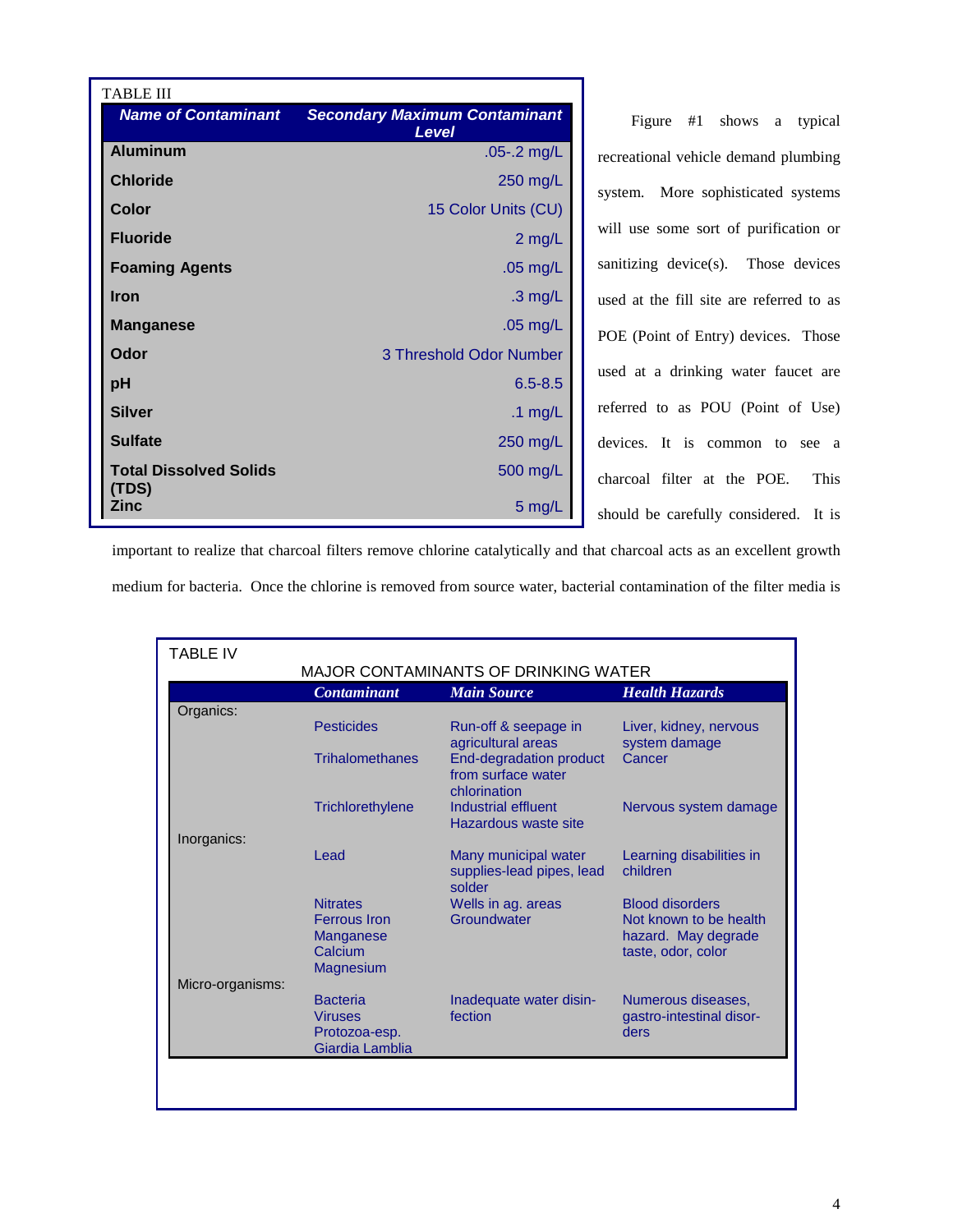unavoidable. With subsequent fills, the water flow carries this contamination into the plumbing system. Anyone who has noted a metallic taste in the water supply has experienced this contamination. Fortunately, contamination with pathogenic microbes does not occur often. This growth within the filter may be inhibited by the addition of small amounts of silver. This results in a "bacteriostatic" charcoal filter. As mentioned earlier, the use of a bacteriostatic filter at this point is not a substitute for an effective biocide.

The Everpure System uses a charcoal filter at the POU to remove chlorine from the drinking water. The chlorine, in the form of household bleach, is manually added at the time the tank is filled. This system, if used consistently, does provide protection from microorganisms. In the past, it was not considered necessary to add chlorine if the source water was a



municipally treated water supply. However, there are more and more reports of microbial growth being detected in municipal water supplies, presumably because of increased chlorine consumption during travel through pipes contaminated with a biofilm (a film of algae and other microbes lining the pipes).

These methods do not deal with inorganic contaminants, and both are effective in dealing with organic contaminants only if the charcoal filters are changed regularly. The ability of a charcoal filter to remove chlorine extends far beyond its effective life for removing organics, literally to the point at which the charcoal becomes clogged. Once the filter is saturated with organic compounds, further organics pass through unimpeded. Some filters will have a longer life, some shorter. The effective life will also be reduced if the source water is heavily contaminated with organics as might be found in agricultural areas. At the minimum, one should change the charcoal filter according to the manufacturer's recommendations.

Figure #2 shows a recreational vehicle plumbing system that has been modified to provide safety, comfort, and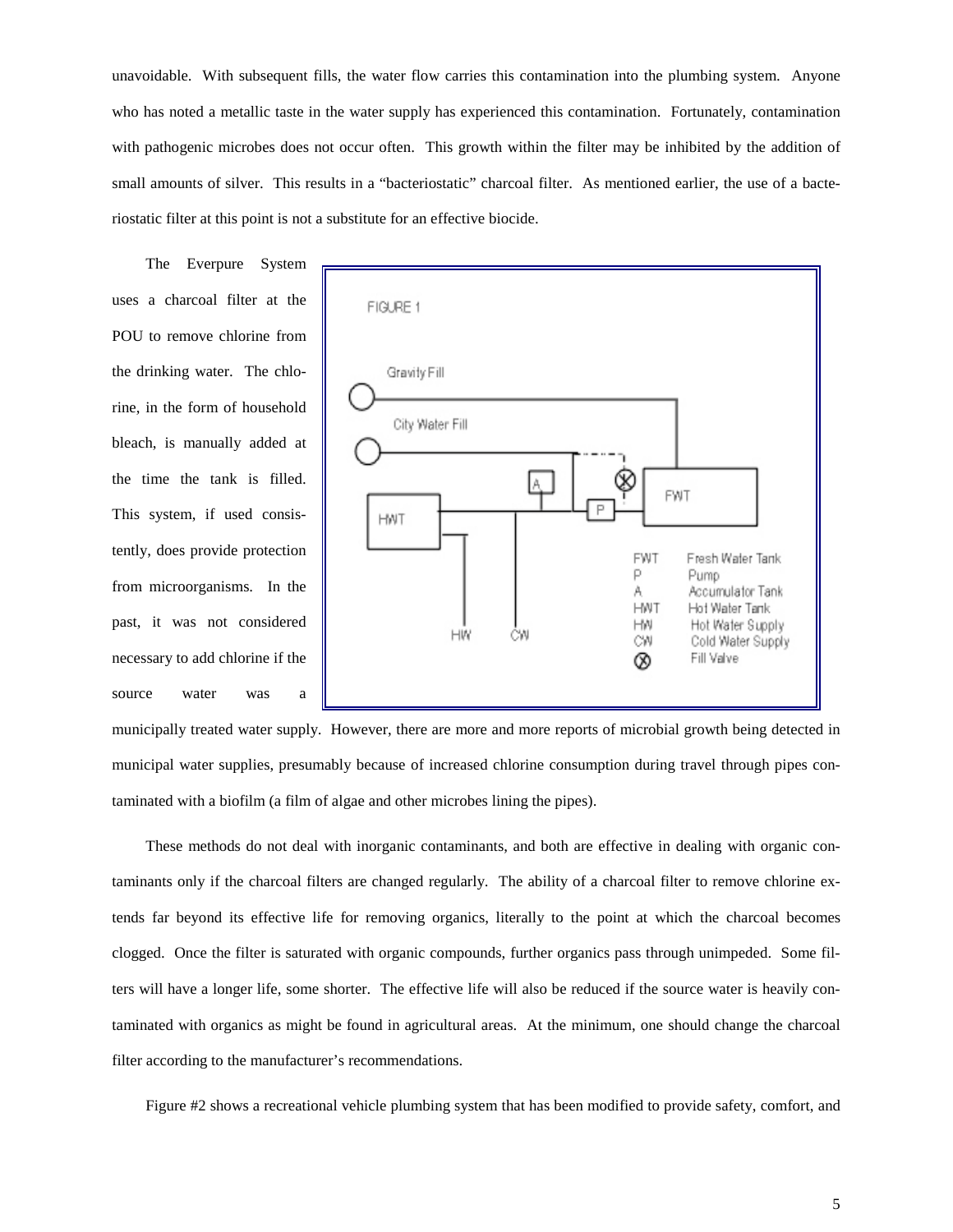convenience. The modifications require a space of 2' x 2' x 2.5' in coaches with a plumbing bay. Where such space does not exist, the components may be installed in various locations where space for individual components is available. Case in point-the components of this system have been installed in a 27' coach using nooks & crannies of previously unused space-e.g. under the bed, sofa, and various cabinets.

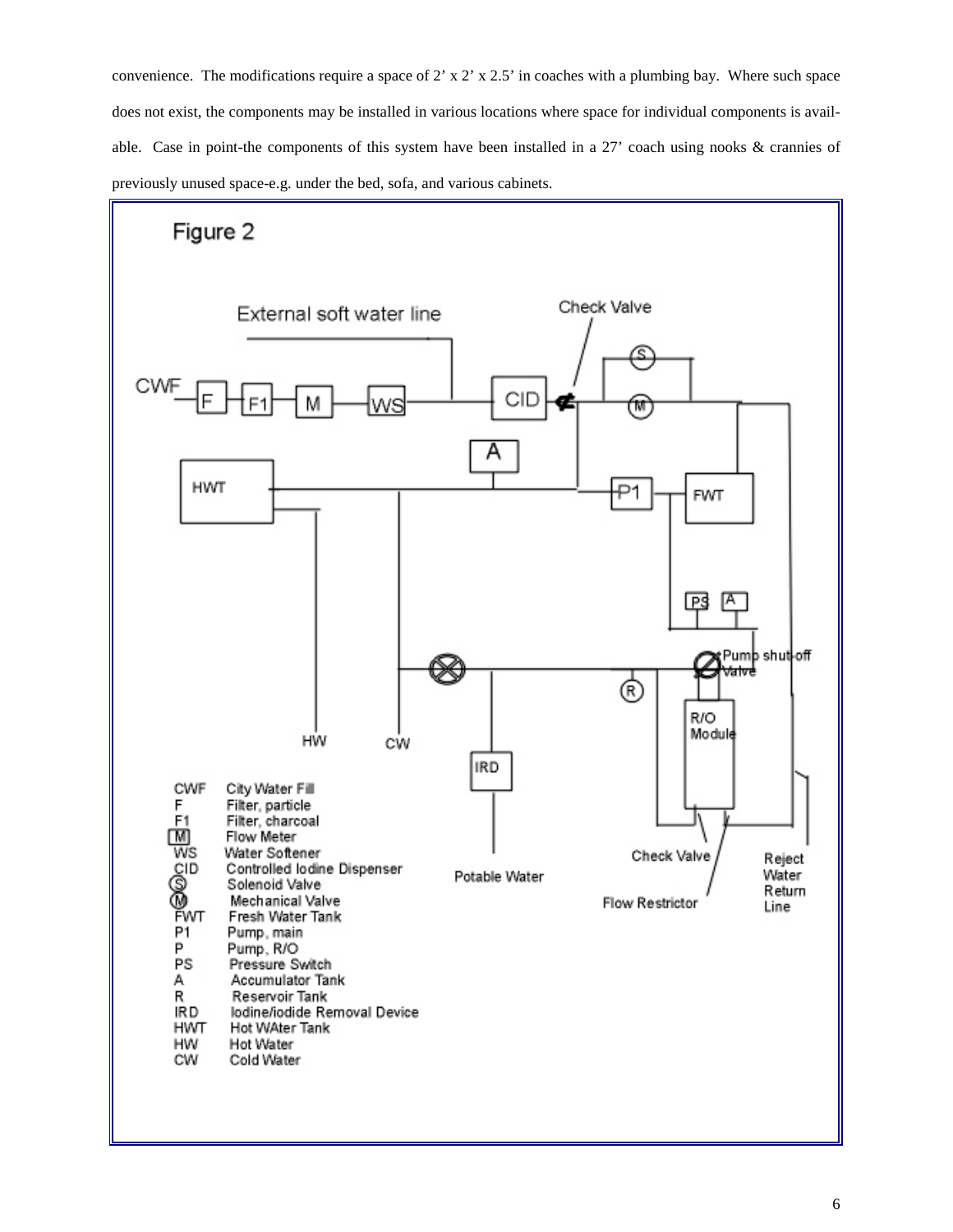This system is able to effectively deal with all three categories of contaminants: organic, inorganic, and microorganisms. It provides soft water for personal hygiene, laundry, dishwashing, and coach cleaning. Eliminating the hardness minerals, calcium and magnesium, also reduces scaling in the hot water tank. The potable water has a consistent high quality taste, regardless of variations in source water quality. Recharging the water softener and filling the fresh water holding tank can be automatically done from inside the coach. The addition of the biocide to incoming water is also automatic. Periodic sanitizing is no longer required and total system maintenance is reduced.

Closer scrutiny of Figure #2 reveals the following items installed at the POE: a particle filter, a charcoal filter, a water softener, a flow meter, and a Controlled Iodine Dispenser (CID). At the POU is an Iodine/Iodide Removal Device (IRD). Just before the POU is a Reverse Osmosis unit specially modified for recreational vehicle use. The automatic fill system is represented by the solenoid valve. Water enters through the fill port. This is a city water fill, not a gravity fill. The water then passes through a combined particle/charcoal filter. This combination filter contains a .5 micron particle filter as well as a high quality charcoal element. The function of this filter is to filter out the cysts of Giardia Lamblia and other protozoa responsible for various gastro-intestinal disorders; to remove organic contaminants; and to remove any chlorine in the source water. The chlorine removal will add significant life to the resin of the water softener and the membrane in the R/O Module. The life expectancy of this combined filter is limited to 1,000 to 1,500 gallons due to the 0.5 micron sizing. A separate particle filter and charcoal filter may be substituted for the combination filter. In this case, the particle filter is 5 microns, which can filter out any protozoan cysts. The separate charcoal filter could be used longer than 1,500 gallons if one was not concerned about organic contaminants. Its only effective function the would be to remove chlorine.

Next, water passes through the water softener which uses an exchange resin to exchange positive metallic ions contained in the source water for sodium. These positive ions include calcium<sup>++</sup> and maqnesium<sup>++</sup>, which are responsible for hardness in water. Other positive ions, like lead, are also exchanged. This resin must be periodically recharged. The period between recharging varies from several days to several months depending upon the degree of positive ion contamination and quantity of water used. A manually re-charged softener is also available for RV use. In our particular installation, recharging was required so frequently that it became inconvenient. The solution was an on-demand, automatic unit. This unit had the additional advantage of providing storage space for forty pounds of salt, enough for 8-10 recharges. Whenever the coach is connected to a water source, it is possible to activate the recharging cycle from the kitchen. We usually do this at night. The coach plumbing system is not interrupted while recharging is taking place.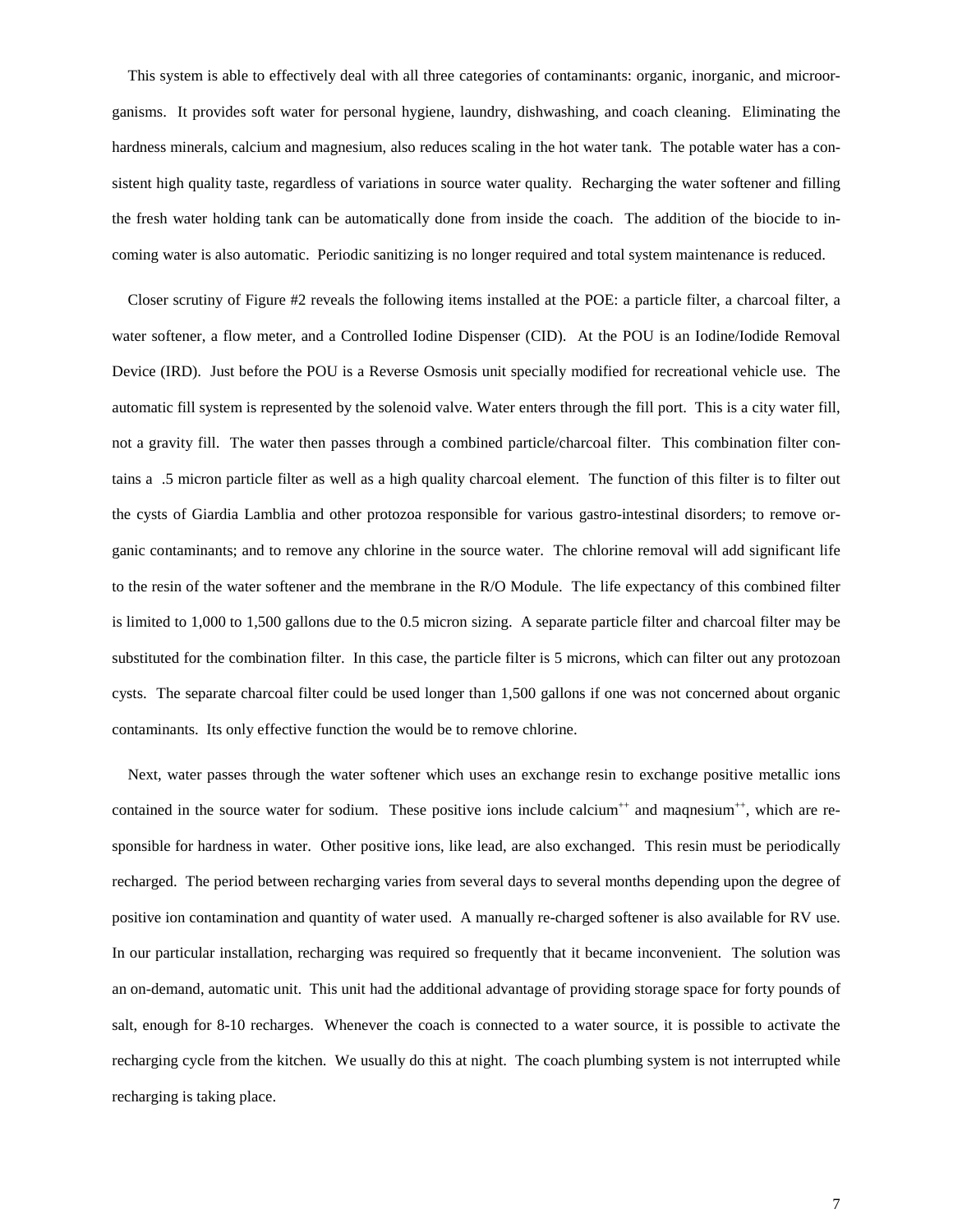Water passes through a flow meter that records the amount of water the system has processed. Up to this point, the water could be contaminated with bacteria or viruses. Water now passes through the Controlled Iodine Dispenser. This device imparts 2-4 ppm of iodine to the water, regardless of flow rate. The useful life expectancy of the dispenser is approximately 18,000 gallons. From this point, the water in the plumbing system contains an iodine residual. Iodine's biocidal activity is well documented. A 2-ppm concentration can kill the extremely virulent Poliovirus with a contact time of 15 minutes. The residual level has the additional advantage of constantly cleansing the entire plumbing system, thereby eliminating the need for periodic sanitizing procedures.

When considering a biocide, there are several available choices besides the Controlled Iodine Dispenser. We chose the CID because it appeared to be the nearly ideal agent once the removal technology was assured. Other choices for a biocide include heat distillation, ultra-violet light, ozone, and the other halogens, chlorine and bromine. The first three were rejected because they provided no residual activity, or were difficult to use for total system sanitizing. If that is not accomplished, the plumbing system requires periodic maintenance. In studies done by NASA, all were subject to recontamination because of this lack of residual activity. In addition, the ultra violet does not seem to be virucidal in all instances. Heat distillation, aside from being cumbersome to use, is subject to having heat-resistant organisms become airborne and travel with the water vapor to the reservoir tank. Bromine was not considered because it is too costly. Chlorine remains the second choice of the biocidal agents and can be used if there is known iodine sensitivity or there is an aversion to using iodine as a biocide. Chlorine does appear to have some potentially carcinogenic end-degradation products. If chlorine is used, a manually operated fill port for injection of household bleach should be placed where the CID unit now exists. In addition, if the R/O option is utilized, a CTA rather than a TFC membrane should be used. (Explained in detail later in this text) The IRD is replaced with a bacteriostatic charcoal filter.

From the CID, water flows either to supply the coach or to fill the fresh water holding tank. The direction of flow is controlled by a check valve. When the coach is connected to city water, we prefer using a combination of the city supply and water from the fresh water holding tank. This is accomplished by keeping the main pump on while the coach is connected to source water at the fill port. Total flow now becomes a combination of that supplied by the pump and that supplied by source water. There are several reasons for this procedure. First, we are able to preserve maximum flow. There is a pressure drop as water passes through the filters, softener, and CID and it is even more noticeable if one uses a pressure reducer at the source to protect the fill hose. Second, if we were to use fill-port water to the exclusion of fresh-water-holding tank water, the iodine contact time would be reduced. Third, as will be shown later, the Reverse Osmosis system will be concentrating the TDS in the fresh-water-holding tank. For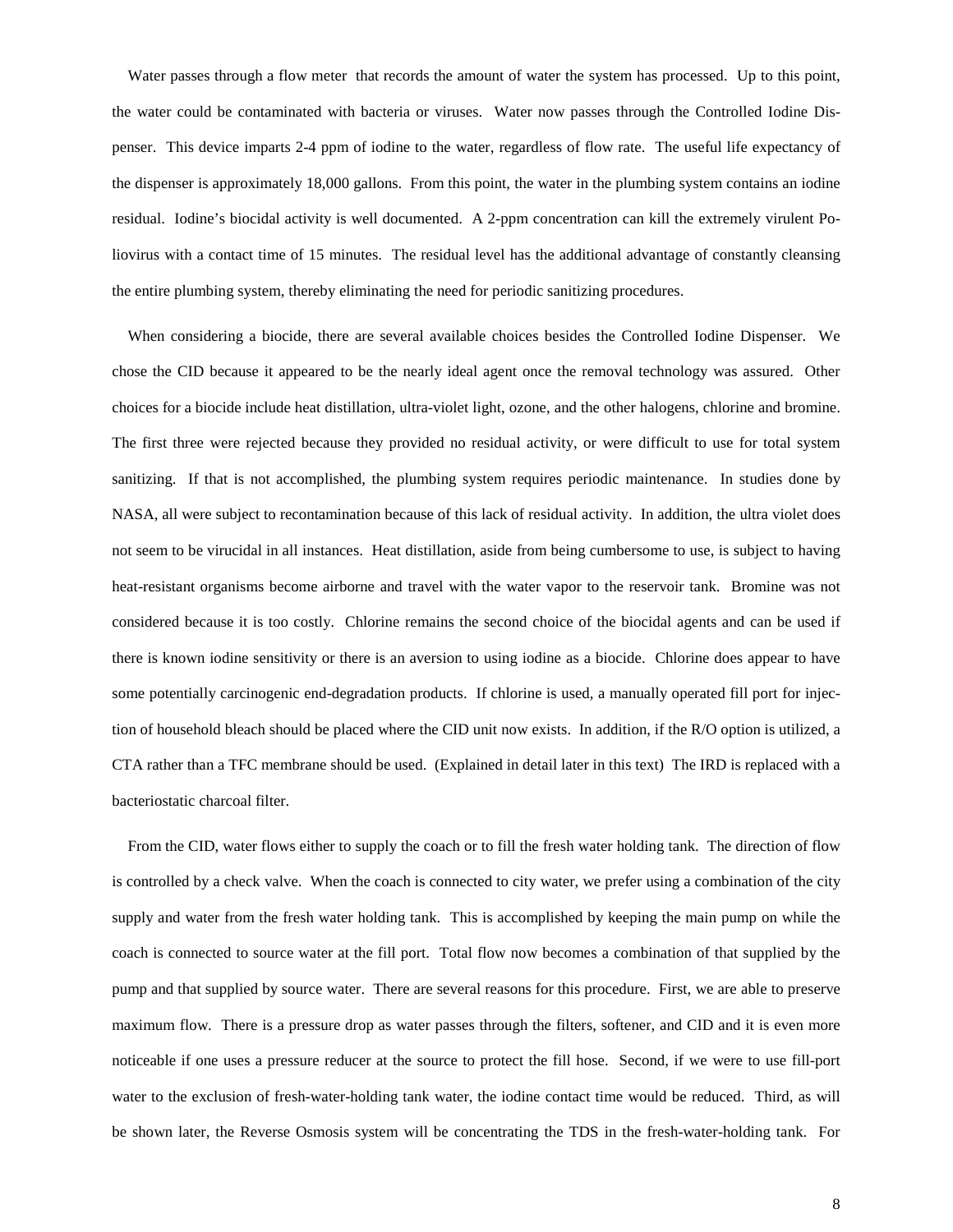these three reasons, namely maintenance of flow and pressure, maintenance of contact time, and maintenance of nearly equal source water and holding tank TDS concentrations; it is preferable to use a combination supply.

If the system is used in the described manner, a convenient way of periodically adding source water to the fresh water tank becomes necessary. This can be accomplished by using an automatic filling device. Activating a switch in the coach turns off the main pump, opens a solenoid valve and fills the tank to 3/4 capacity. At this level, the solenoid valve closes. Thus, when parked with hook-ups for an extended time, there is never a need to leave the coach in order to re-fill the tank.

Water contained in the fresh water tank now passes through the regular RV plumbing system which includes the water pump, the hot water tank, and the hot and cold water supply lines. More elaborate RV plumbing systems use an accumulator tank in one form or another. The modern type of these accumulator tanks has a rubber bladder which has been pressurized and contains a capacity of approximately one gallon absolute (they are often rated at 3.2 gallons). The function of this accumulator tank is to smooth pressure variations in the plumbing system and to cycle the water pump in a more leisurely fashion. If a Reverse Osmosis system is not used, water passes through the valve and through the Iodine Removal Device, to an exclusive drinking water faucet, and ice maker or instant hot, if present.

The purpose of the IRD is to remove all iodine and iodides from drinking water. Thus, what was added to the water supply at the CID is removed at the IRD. The capacity of the IRD is 60,000 gallons. As plumbed in this system, iodine/iodide is removed from only about 10% of the total available water. The excess capacity of the IRD is intentional in order to assure that no chance of iodine/iodide breakthrough could occur. A recreational vehicle plumbing system has the potential for microbial contamination at either the point of entry or at the point of use (faucets). From the point of the CID to all faucets and the IRD in the potable water supply, iodine is present and no possibility of retrograde contamination can occur. With this in mind, the IRD unit is intentionally plumbed as close as possible to the drinking water faucet. The heat of the instant hot and the cold of the icemaker inhibit bacterial growth in those areas.

So far we have shown how the system deals with organic decontamination, water softening, microbial sanitation, and ease of maintenance and operation. However, we have not addressed the problem of inorganic contaminants, one of which is the excess sodium introduced by the water softener. For this we must consider Reverse Osmosis.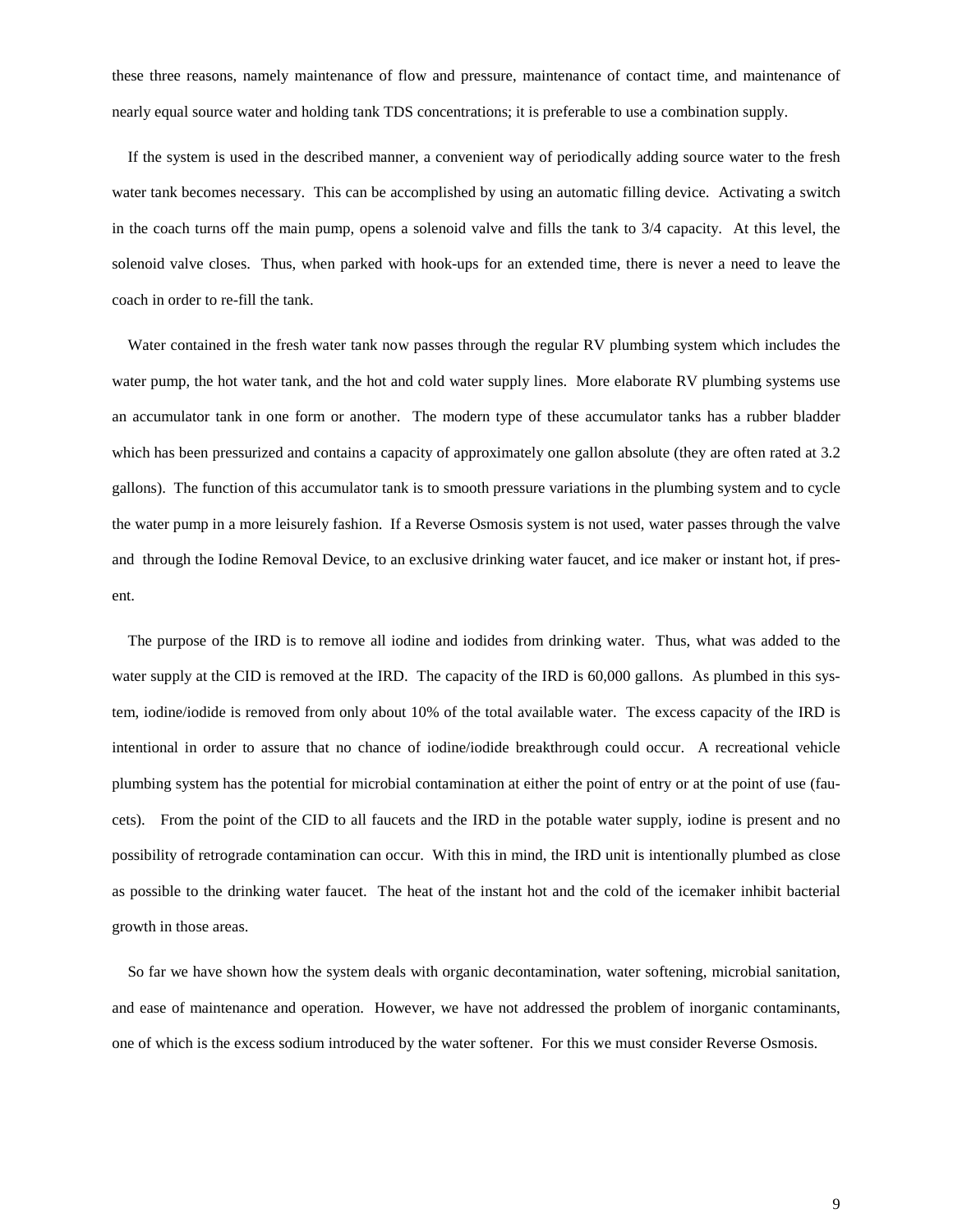Table V compares the characteristics of TFC and CTA membranes and Table VI compares rejection rates of various ions by each membrane.

| Table V              | TYPES AND CHARACTERISTICS OF MEMBRANES |                             |                        |  |
|----------------------|----------------------------------------|-----------------------------|------------------------|--|
|                      | <b>CTA MEMBRANE</b>                    | <b>IDEAL MEMBRANE</b>       | <b>TFC MEMBRANE</b>    |  |
| pH                   | 9.0                                    | 11.0                        | 11.0                   |  |
| Temperature          | 85 F                                   | 100 F                       | 100 F                  |  |
| <b>Bacteria</b>      | <b>Good Resistance</b>                 | Bacteria Proof              | <b>Bacteria Proof</b>  |  |
| <b>Free Chlorine</b> | <b>Excellent Resistance</b>            | <b>Excellent Resistance</b> | <b>Poor Resistance</b> |  |
| <b>FLUX</b>          | 1.5 gal/sq. ft./day                    | 2.5 gal/sq. ft./day         | 2.5 gal/sq. ft./day    |  |
| % Rejection          | 94%                                    | 97%                         | 97%                    |  |
| Nitrate Rejection    | 45-50%                                 | 85-90%                      | 85-90%                 |  |

There are a number of reverse osmosis systems available to the RV consumer. However, it is better to choose one that has been specifically designed for recreational vehicle use. The R/O option shown in Figure #2 has no pre or post filters like residential units. Also, there is a separate pump specifically for the R/O system. There are definite reasons for both differences. The pre-filters are redundant because they are contained at the POE for the entire system. In addition, there are no filters contained between the CID and the IRD. To do so would eliminate the residual biocidal activity of the free iodine, thereby allowing contamination of any charcoal filter that might be placed between the CID and the IRD. Either a pre or post charcoal filter associated with the R/O system would fall into that category.

A separate R/O pump is used because the R/O system requires pressures of 60 to 80 psi which is 20 to 40 psi higher than that of the standard system. Depending upon available space, an accumulator tank ranging between .6-1 gallon capacity is installed. This creates less frequent pump cycling and contributes to a longer pump life. A heavy duty pressure switch is also used for long term reliable operation.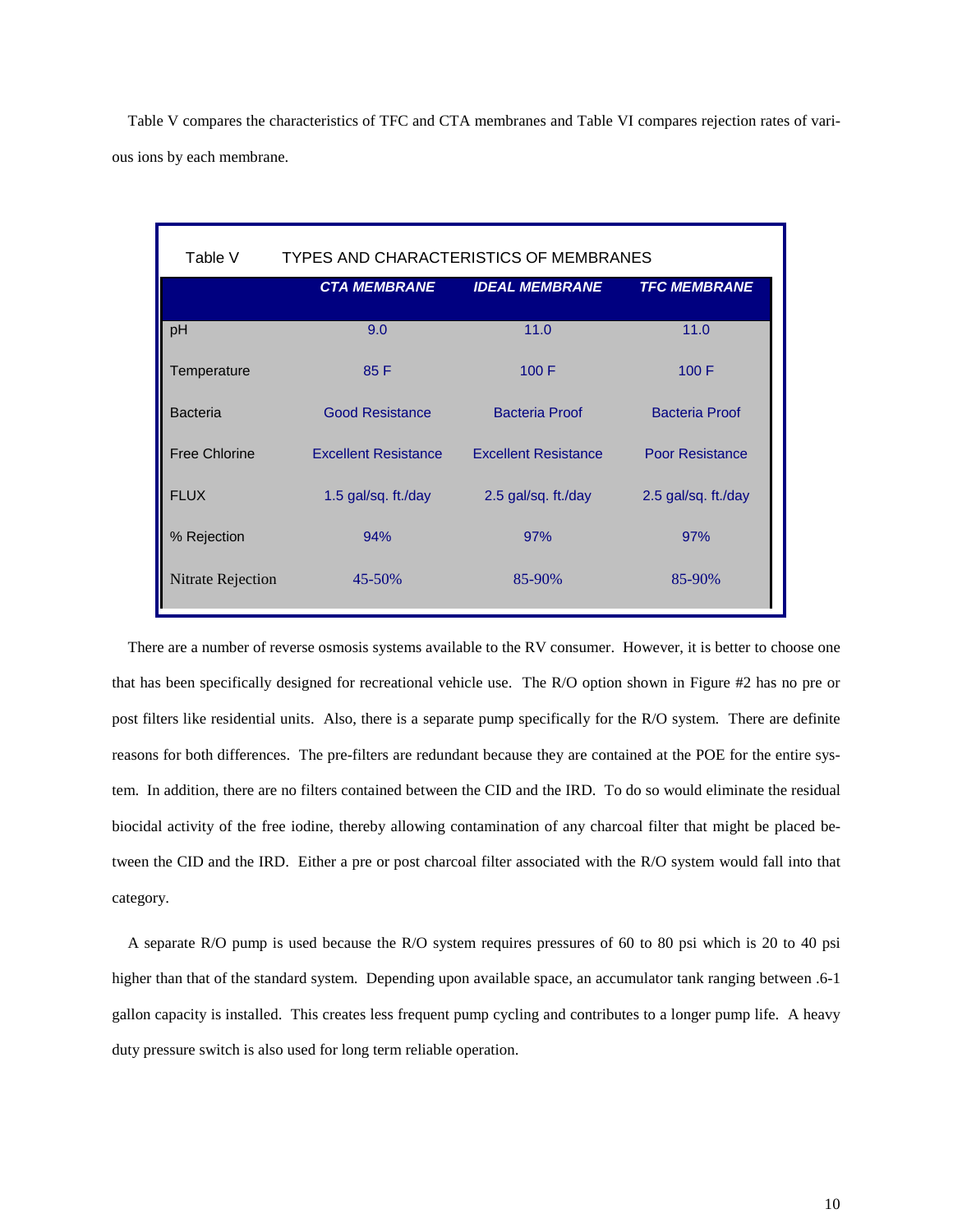Water is brought from the fresh water holding tank and sent through the R/O Module. The water is pressurized against a semi-permeable membrane. Two types of R/O membranes are commonly used. The TFC (Thin Film Composite) has a rejection rate of 97%, but is very sensitive to chlorine. It has however, provided ten years service with the iodine levels encountered in this system. The CTA (Cellulose Tri-Acetate) has a rejection rate of 94%, but is able to withstand chlorinated water supplies. For every five gallons of water sent through the R/O unit, approximately one gallon of water with 90%-96% of the inorganic contaminants removed, is segregated in the reservoir tank. When the three-gallon reservoir tank becomes filled, it activates a shut-off valve, which causes the pump to discontinue cycling. Normal cycling time is two minutes on and twenty to thirty seconds off. This tank supplies

| <b>TABLE VI</b><br><b>NOMINAL REJECTION CHARACTERISTICS OF REVERSE OSMOSIS MEMBRANES</b> |             |                      |             |
|------------------------------------------------------------------------------------------|-------------|----------------------|-------------|
| <b>TFC MEMBRANES</b>                                                                     |             | <b>CTA MEMBRANES</b> |             |
| <b>ION</b>                                                                               | % REJECTION | <b>ION</b>           | % REJECTION |
| Aluminum                                                                                 | 97-98       | Aluminum             | 96-99       |
| Ammonium                                                                                 | 85-95       | Ammonium             | 86-92       |
| <b>Borate</b>                                                                            | 40-70       | Arsenic              | 94-96       |
| <b>Boron</b>                                                                             | 60-70       | <b>Barium</b>        | 96-98       |
| <b>Bromide</b>                                                                           | 93-96       | <b>Bicarbonate</b>   | $90 - 95$   |
| Cadmium                                                                                  | 95-98       | <b>Borate</b>        | $30 - 50$   |
| Calcium                                                                                  | 95-98       | <b>Bromide</b>       | 87-93       |
| <b>Chloride</b>                                                                          | $90 - 95$   | Cadmium              | 96-98       |
| Chromate                                                                                 | 90-97       | Calcium              | 94-97       |
| Copper                                                                                   | 97-98       | <b>Chloride</b>      | 87-93       |

Cyanide 90-95 Chromate 86-92 Fluoride 93-95 Chromium 96-98 Iron 97-98 Copper 98-99 Magnesium 86-92 and 95-98 Cyanide 86-92 Manganese 97-98 Ferrocyanide 98-99 Mercury 95-97 Fluoride 87-93 Nickel 97-98 Iron 95-98 Nitrate 92-95 Lead 96-98 Orthophosphate 98-99 Magnesium 96-98 Magnesium 96-98 Phosphate 95-98 Manganese 97-98 Manganese 95-98 Polyphosphate 98-99 Mercury 96-98 Mercury 96-98 Potassium 94-97 Nickel 98-99 Silica 94-96 Nitrate 60-75

| <b>Silicate</b>    | 94-96  | Phosphate        | 96-99 |
|--------------------|--------|------------------|-------|
| <b>Silver</b>      | 95-97  | Potassium        | 87-94 |
| <b>Sodium</b>      | 94-98  | Selenium         | 94-96 |
| <b>Sulfate</b>     | 97-98  | <b>Silicate</b>  | 85-90 |
| <b>Thiosulfate</b> | 97-98  | Silver           | 93-96 |
| Zinc               | 97-99  | Sodium           | 87-93 |
| <b>Bacteria</b>    | $99 +$ | <b>Strontium</b> | 96-98 |

Sulphate 98-99 Sulphite 96-98 Thiosulfate 96-99 Zinc 98-99